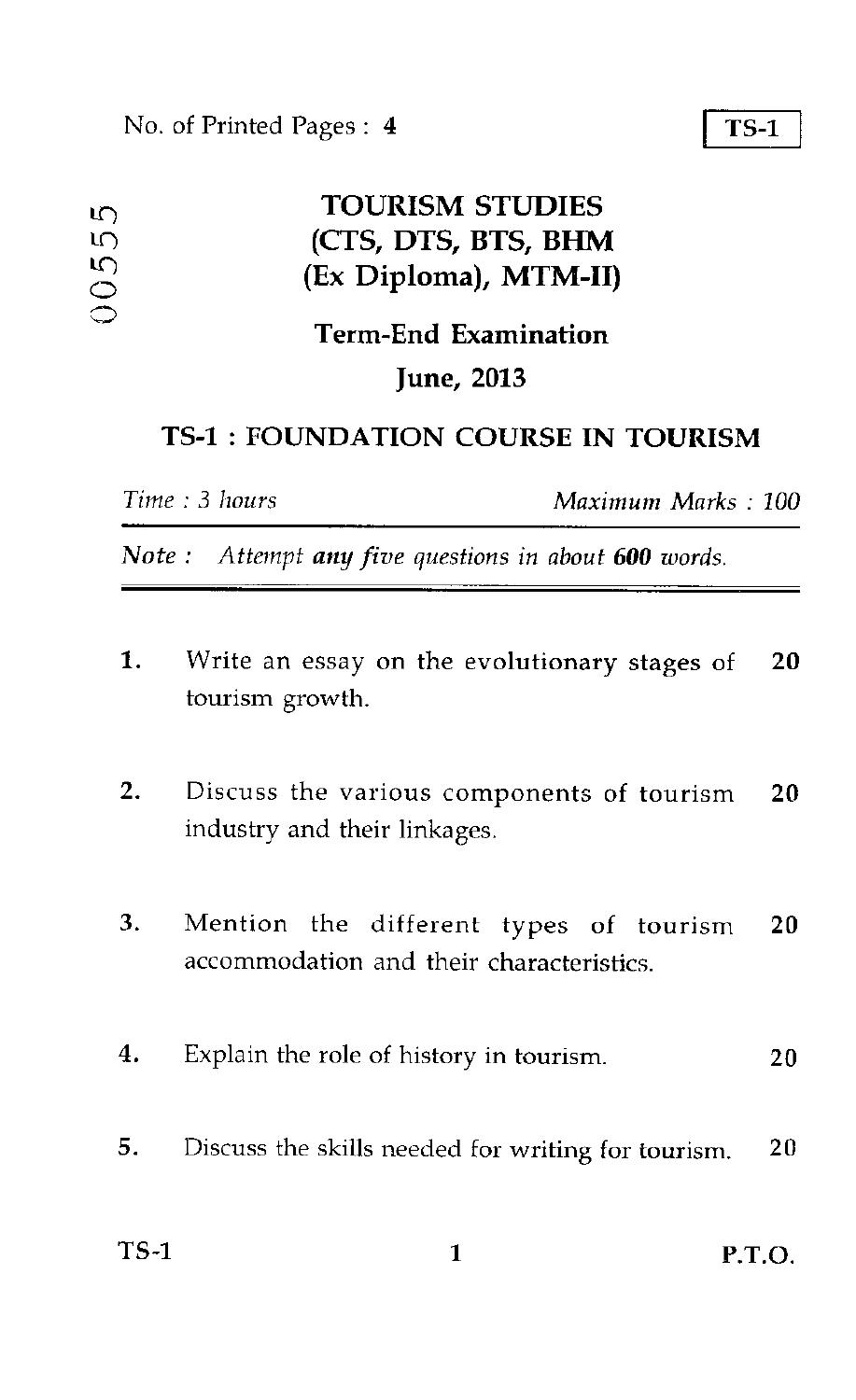- 6. Write in about 300 words on *any two* of the following :  $10+10=20$ 
	- (a) Tourism regulations
	- (b) Promotional events
	- (c) Use of tourism statistics
- 7. Explain the major threats and obstacles in tourism 20 development.
- 8. How does a tour operator package a tour ? 20 Answer with examples.
- 9. Discuss the economic impacts of tourism on a 20 destination.
- 10. Discuss the skills required to be a good tour Guide.  $20$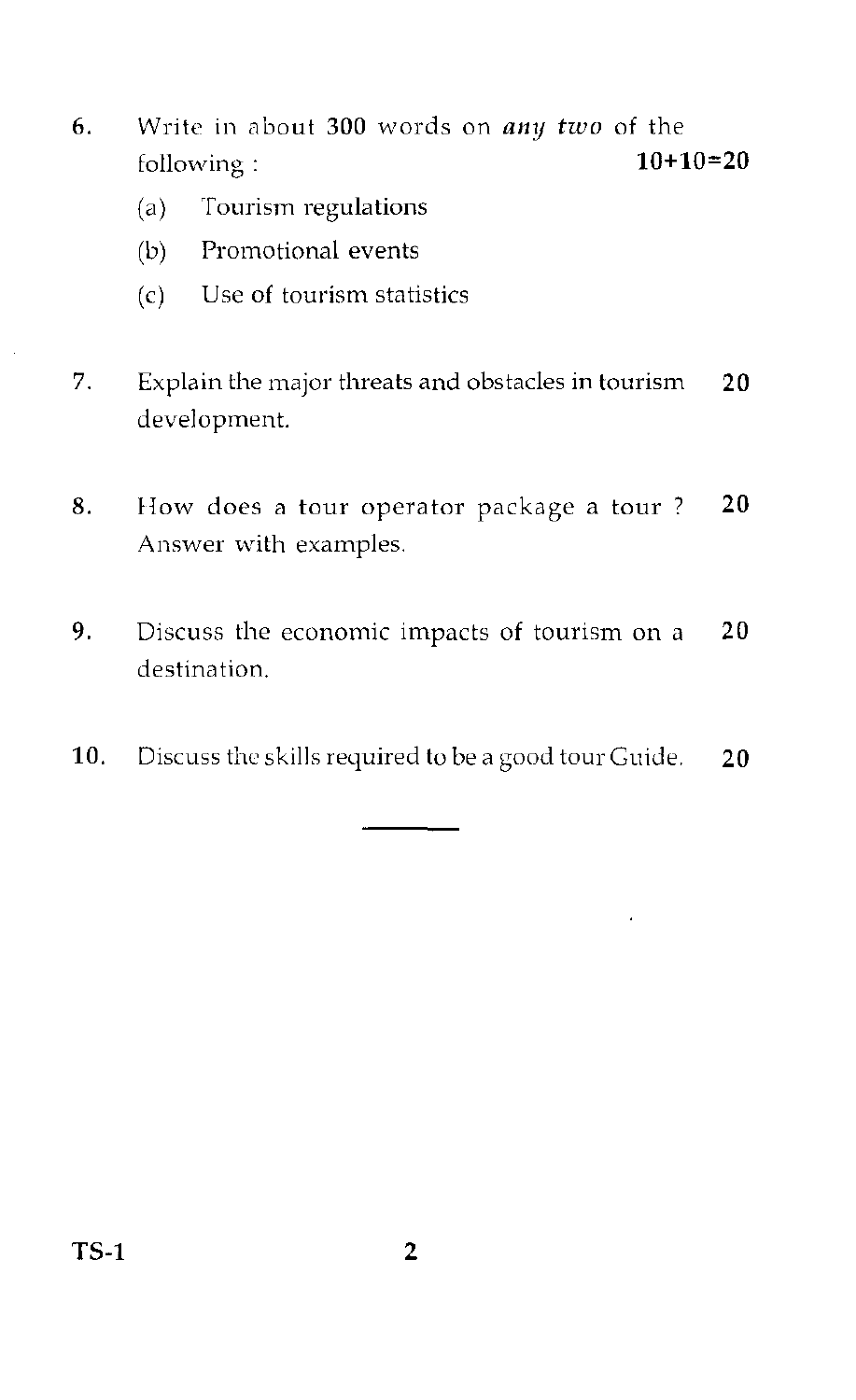टी.एस.-1

# पर्यटन अध्ययन (सी.टी.एस., डी.टी.एस., बी.टी.एस., बी.एच.एम. (एक्स डिप्लोमा), एम.टी.एम. - II) सत्रांत परीक्षा जून, 2013 टी.एस.-1: पर्यटन में आधार पाठ्यक्रम समय : 3 घण्टे अधिकतम अंक : 100 **किन्हीं पाँच** प्रश्नों के उत्तर दीजिए। प्रत्येक प्रश्न का उत्तर लगभग नोट : 600 शब्दों में दीजिए। पर्यटन-संवृद्धि को उत्पत्ति की अवस्थाओं पर एक निबंध लिखिए। 20 पर्यटन उद्योग के विभिन्न घटकों और उनके संबंधों की चर्चा 20 कोजिए। विभिन्न प्रकार के पर्यटन आवासों और उनकी विशेषताओं का 20 वर्णन कोजिए। पर्यटन में इतिहास की भूमिका को व्याख्या कोजिए। 20 पर्यटन-लेखन के लिए आवश्यक कौशल की चर्चा कोजिए। 20

1.

 $\overline{2}$ .

 $3.$ 

 $\bf{4}$ .

5.

 $TS-1$ 3 P.T.O.